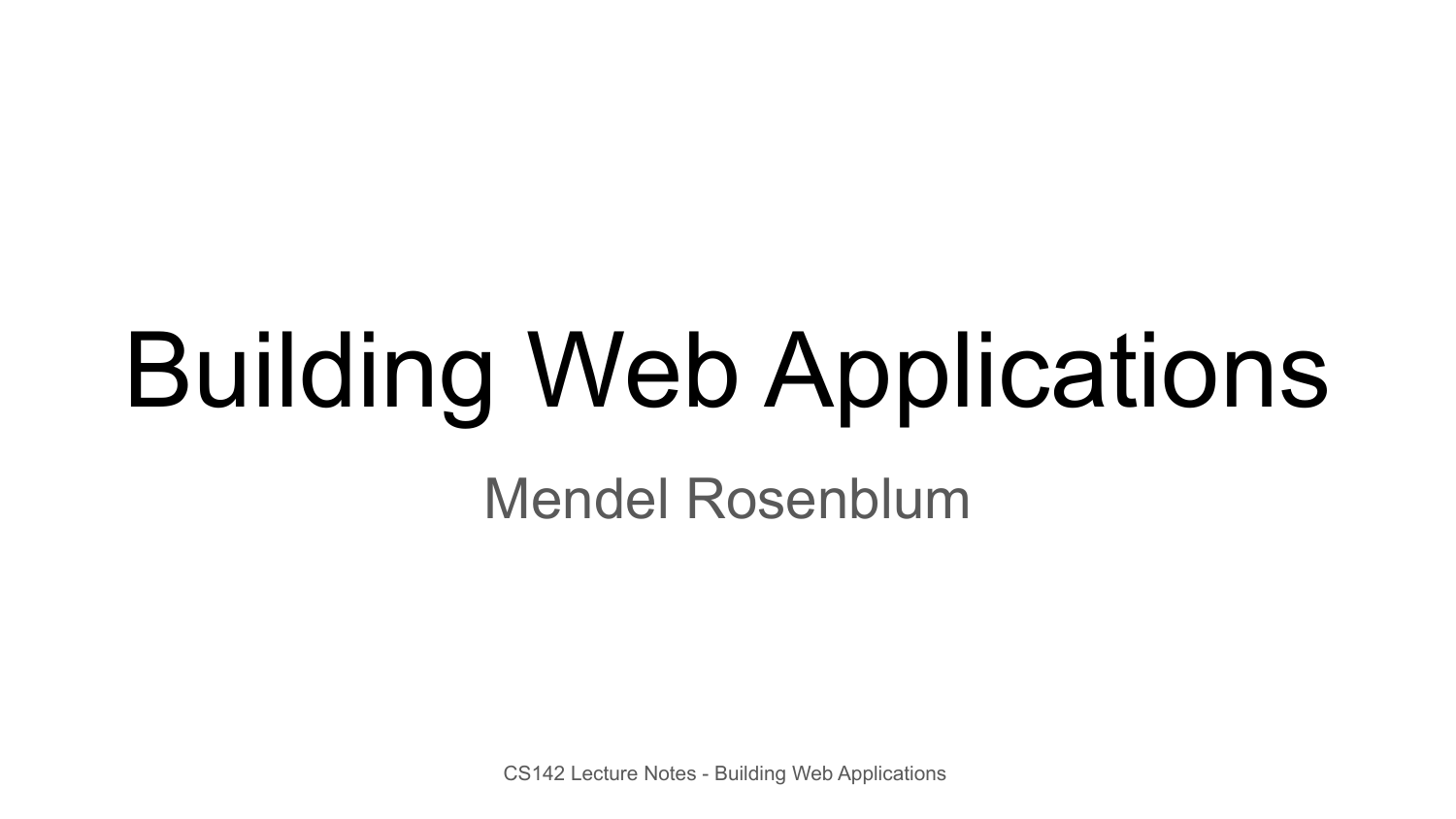# Good web applications: Design + Implementation

#### Some Design Goals:

- Intuitive to use
	- Don't need to take a course or read a user manual
- Accomplish task accurately and rapidly
	- Provide needed information and functionality
- Users like the experience
	- $\circ$  Joy rather than pain when using the app

The hardest part of good web applications is the **design**

Outside the scope of this course (and instructor)!

Good user interface principles are encoded in the toolkits and style guides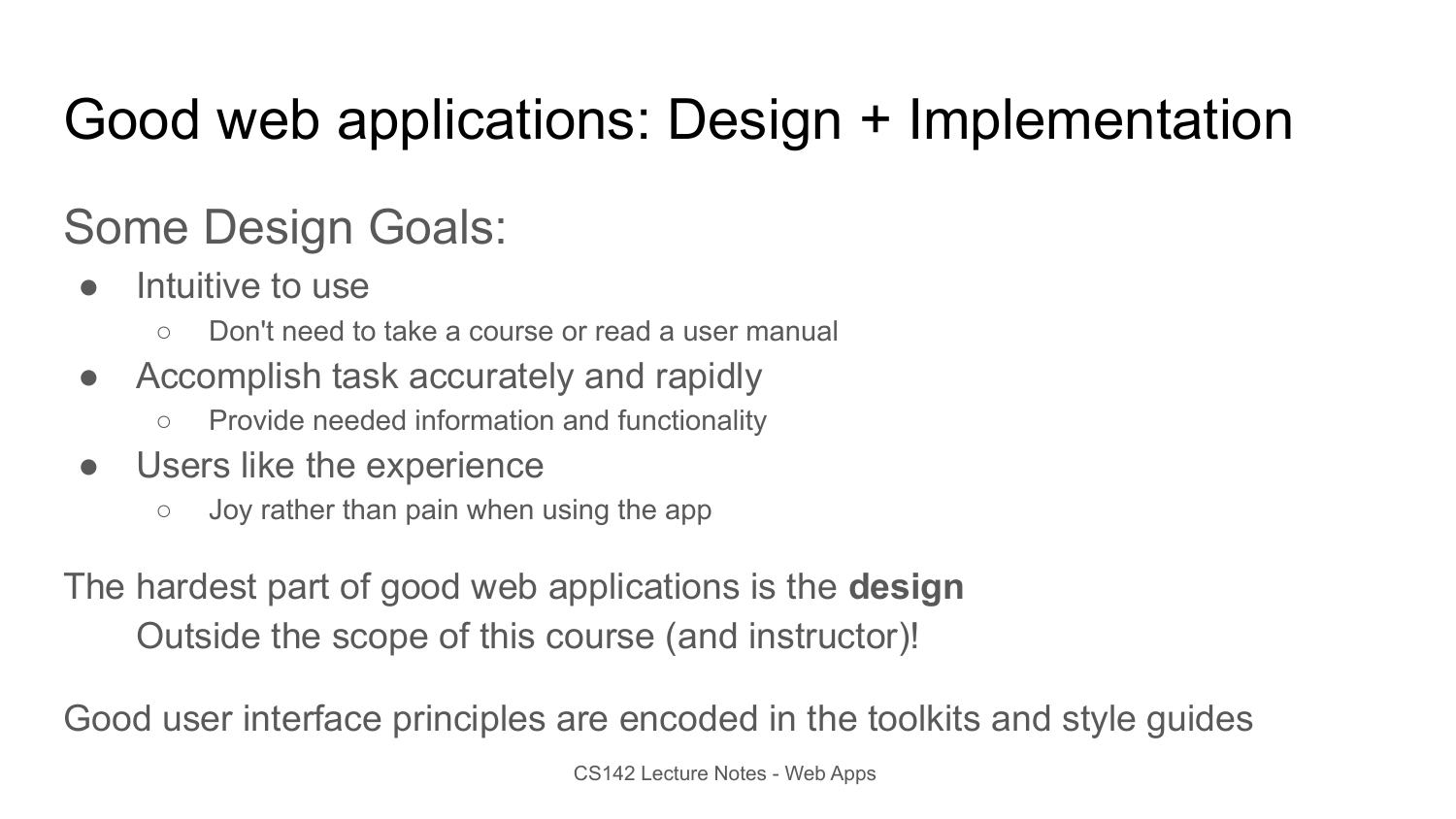# Some guiding design principles for Web Apps

● Be consistent

Cognitive load less for the user

● Provide context

User shouldn't get lost in the app

Be fast

Don't make the user wait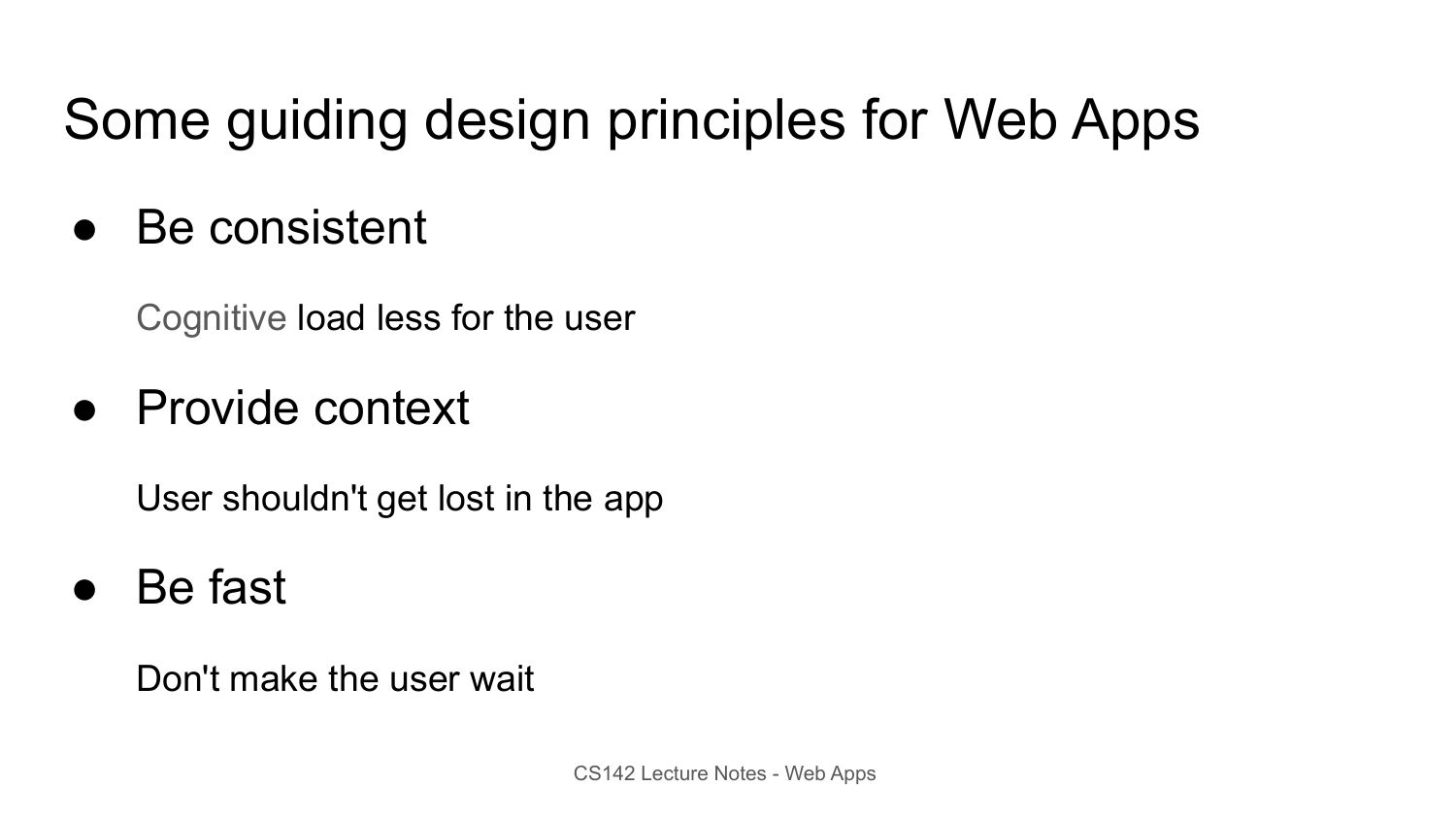# Consistency: Style guides & design templates

- Web apps should have a **style guide** Covers the look and feel of the app
	- Style Color schemes, animation, icons, images, typography, writing
	- User interactions Menu, buttons, pickers, dialog boxes, tables, lists, ...
	- Layout Structure, toolbars, content, responsiveness
- Patterns If you do something multiple places do it the same way
	- Aided by reusable implementation components
	- Error handling, navigation, notifications, etc.
- Design templates Follow a familiar structure
	- Example: Master-detail template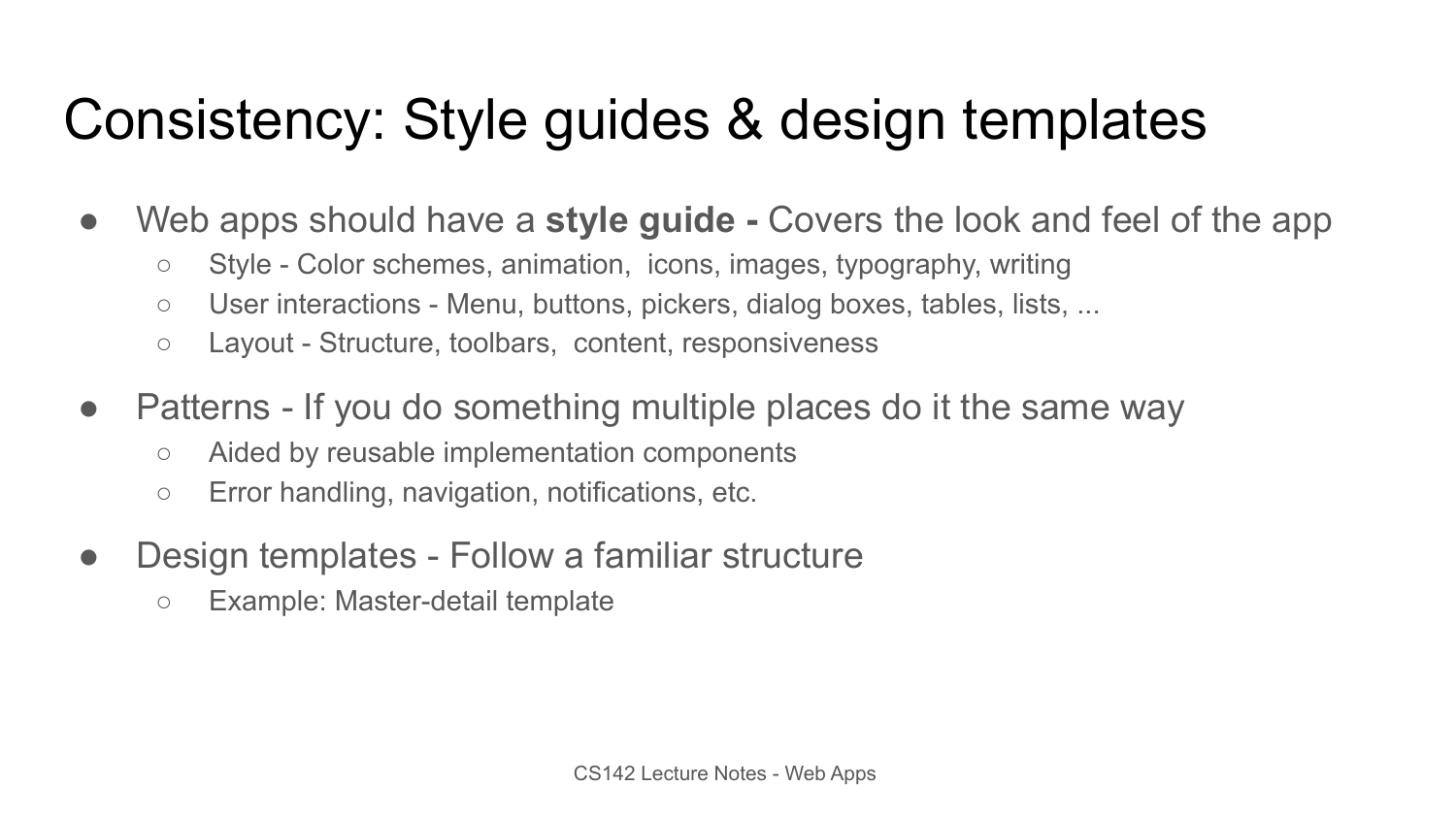# Style Guide Example: Material Design from Google

- Used in Google apps (e.g Android, web apps)
	- Influence by publishing (paper and ink) enhance with technology (3D look)
	- Focus on traditional print issues: grids, space, typography, scale, color, imagery
	- Heavy use of animation to convey action
- Dictates many aspect of design
	- Structure and layouts
	- User interface
	- Common patterns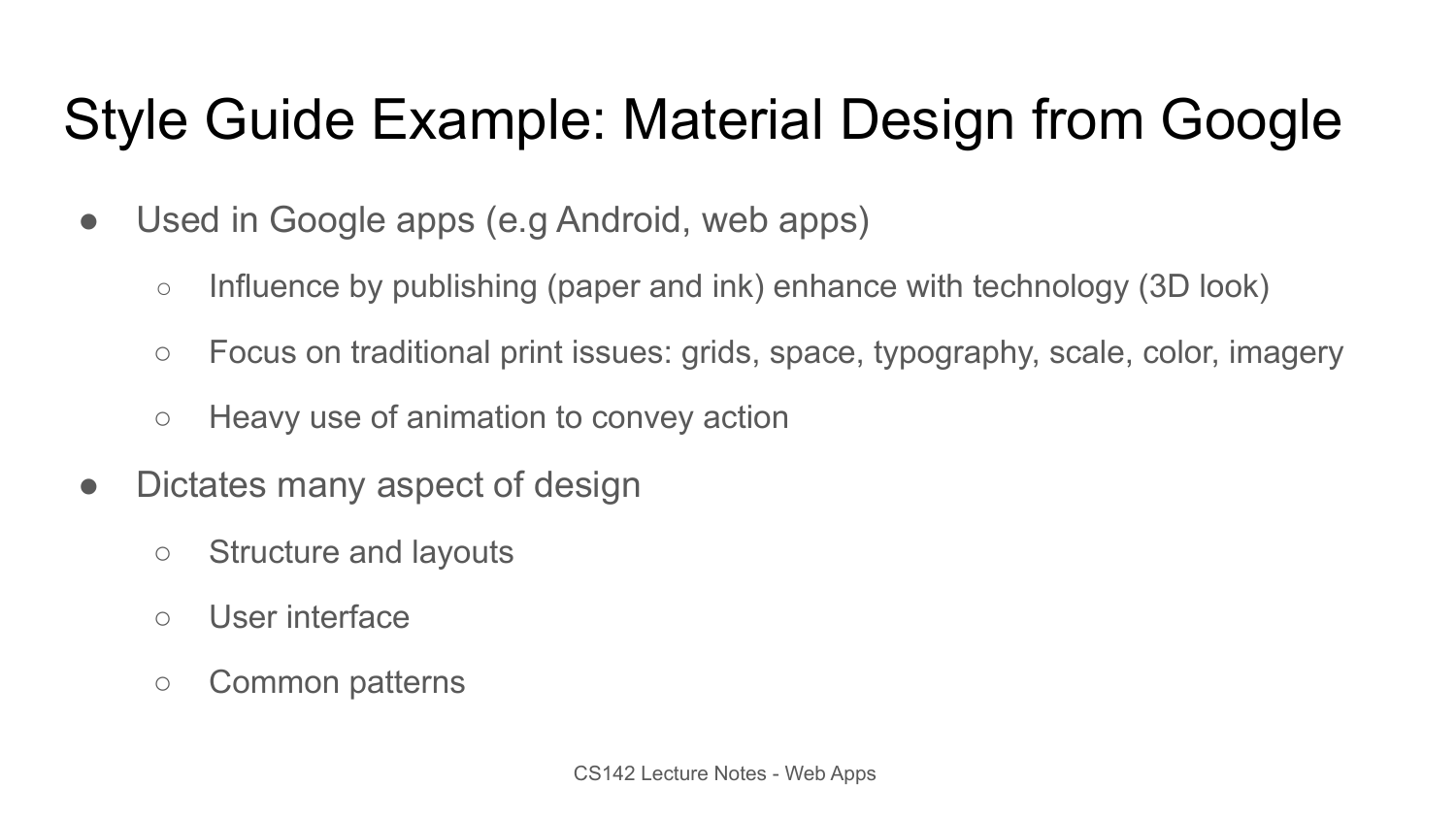# Material Design Foundations

Environment - surfaces (e.g paper), depth, and shadows Layout - responsive layout grid, breakpoints, white space Navigation - changing views: Lateral, Forward, Backward Color - recommendations for colors that work well together Typography - recommendations for point size, weight, spacing Iconography - visual expressions (language independent) Shape - use different shapes to direct attention, identify, communicate Motion - show information (e.g. relationships), focus attention, fun Interaction - map touch to actions Communication - writing, formats, imagery, launch screen, onboarding

CS142 Lecture Notes - Web Apps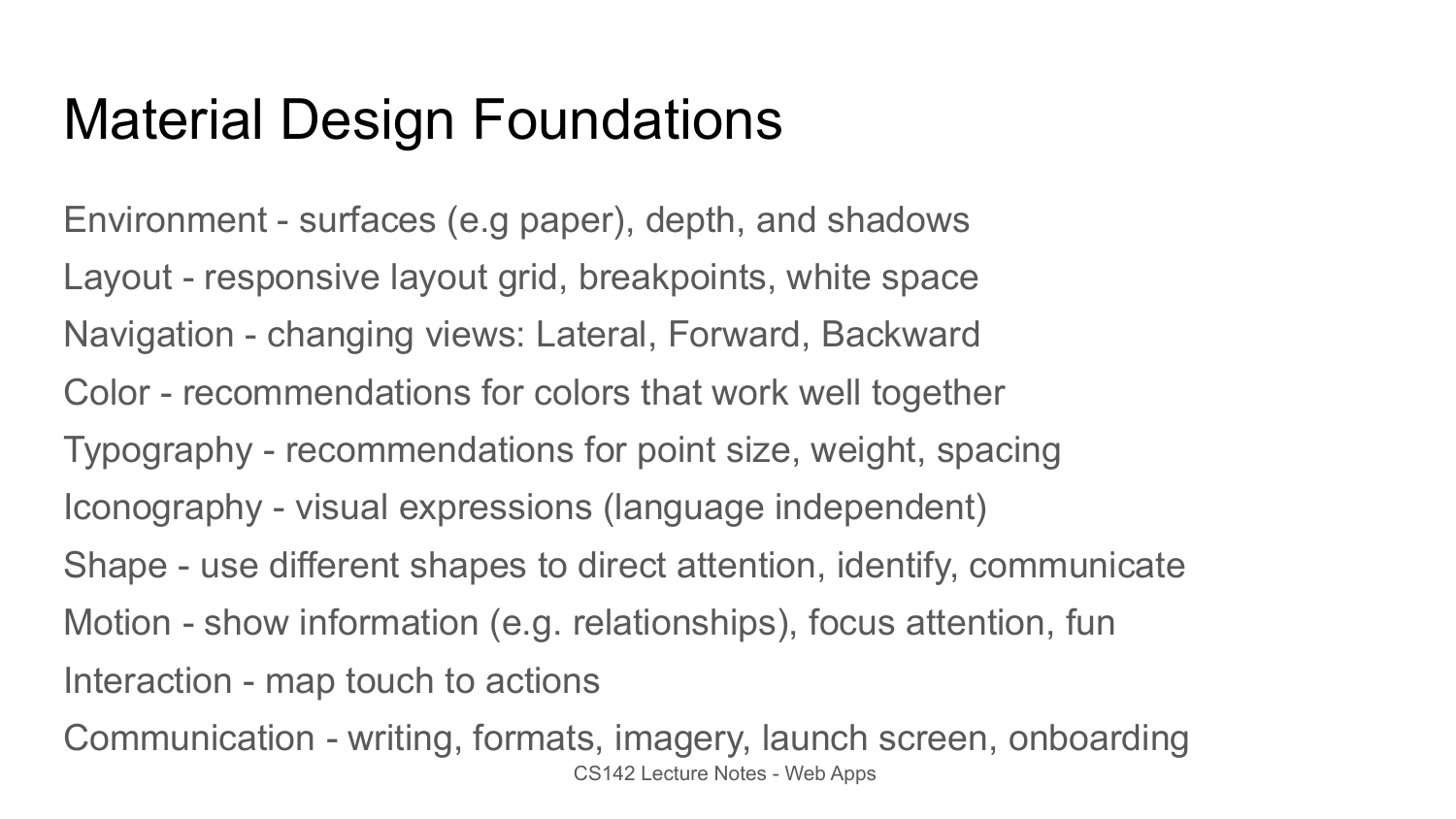### Front-end web frameworks

- Popular example: Bootstrap
	- CSS style sheets
		- Design templates
		- Grid layout system with responsive support (breakpoints, etc.)
		- Element styling
	- HTML components
		- Buttons, menus, toolbars, lists, table, forms, etc.
	- JavaScript
		- Modals, transitions, dropdowns, etc.
		- Originally jquery based
- ReactJS no-opinion. Popular: Material-UI
	- CSS style sheets and components for implementing Material design spec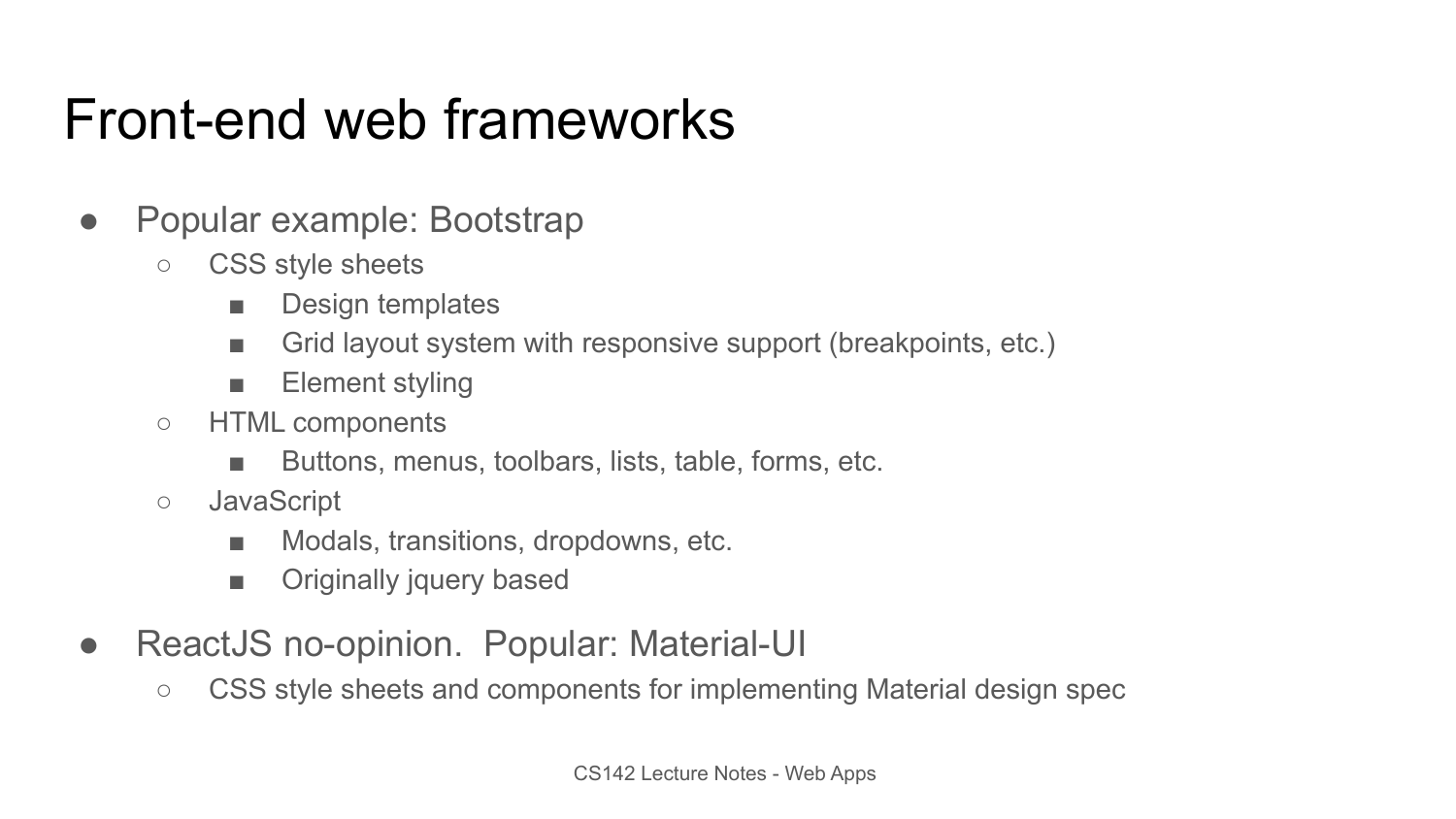# Example: Use Material Design for a Photo App

- Use an Master-Detail template layout
	- Users with Photos with Comments
- Classic layout:

| App Header (app context) |                                     |  |
|--------------------------|-------------------------------------|--|
| Side Nav bar Content     |                                     |  |
| User list                | User detail<br>Photos with comments |  |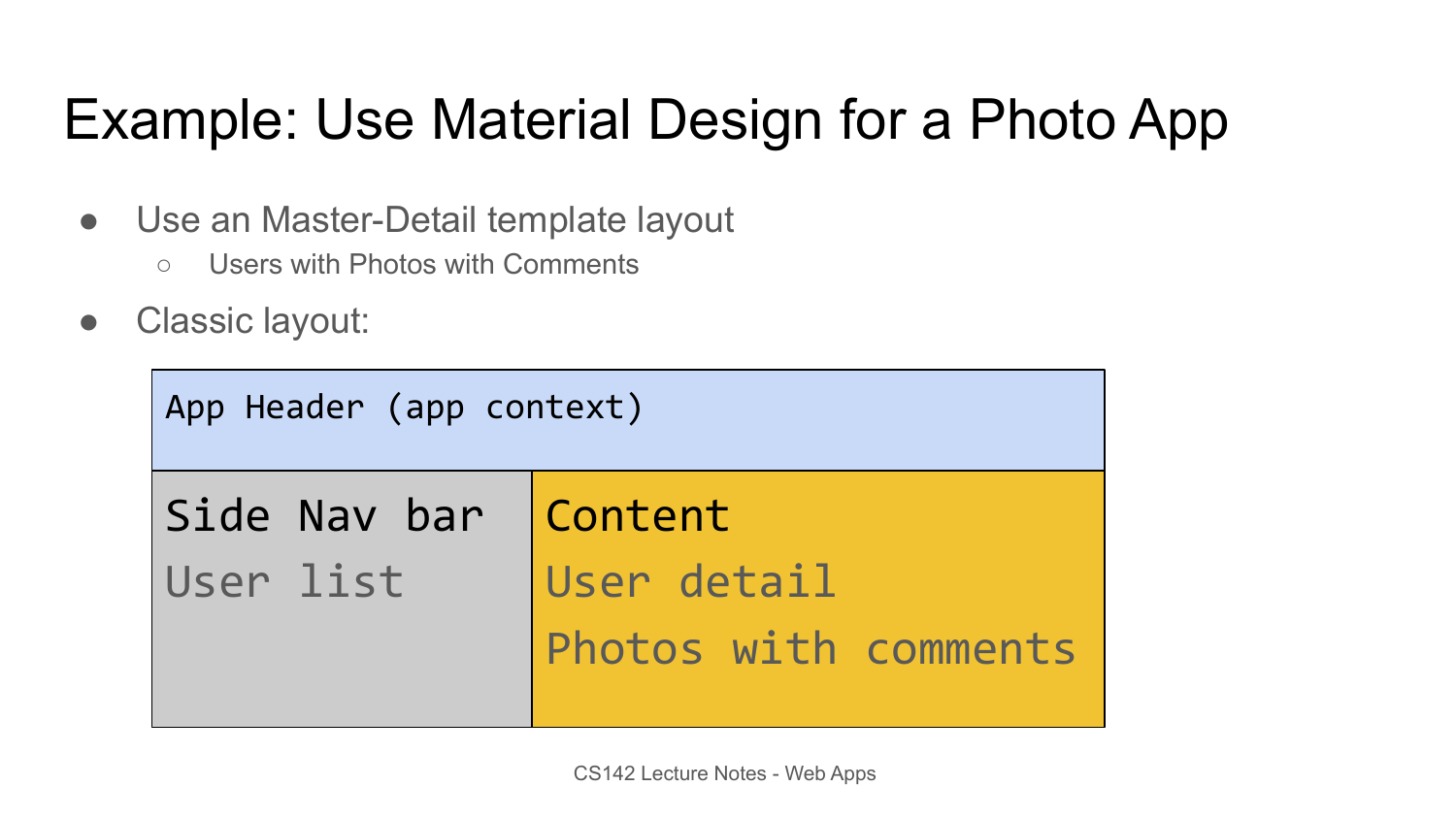#### Material-UI w/React - Use grid to layout app

```
<Grid container spacing={24}>
    \langleGrid item xs={12}> \langle \langle!-- Top bar across the top (all 12 col on xsmall or bigger
       <TopBar />
     </Grid>
    \langleGrid item xs=\{4\}> \langle!-- Row with List (4 col) & either Detail or Photo (8 col)
       <UserList />
     </Grid>
      <Grid item sm={8}>
        <UserDetail ... /> <!-- 8 columns wide
 or
         <UserPhotos ... /> <!-- 8 columns wide
      </Grid>
 </Grid>
```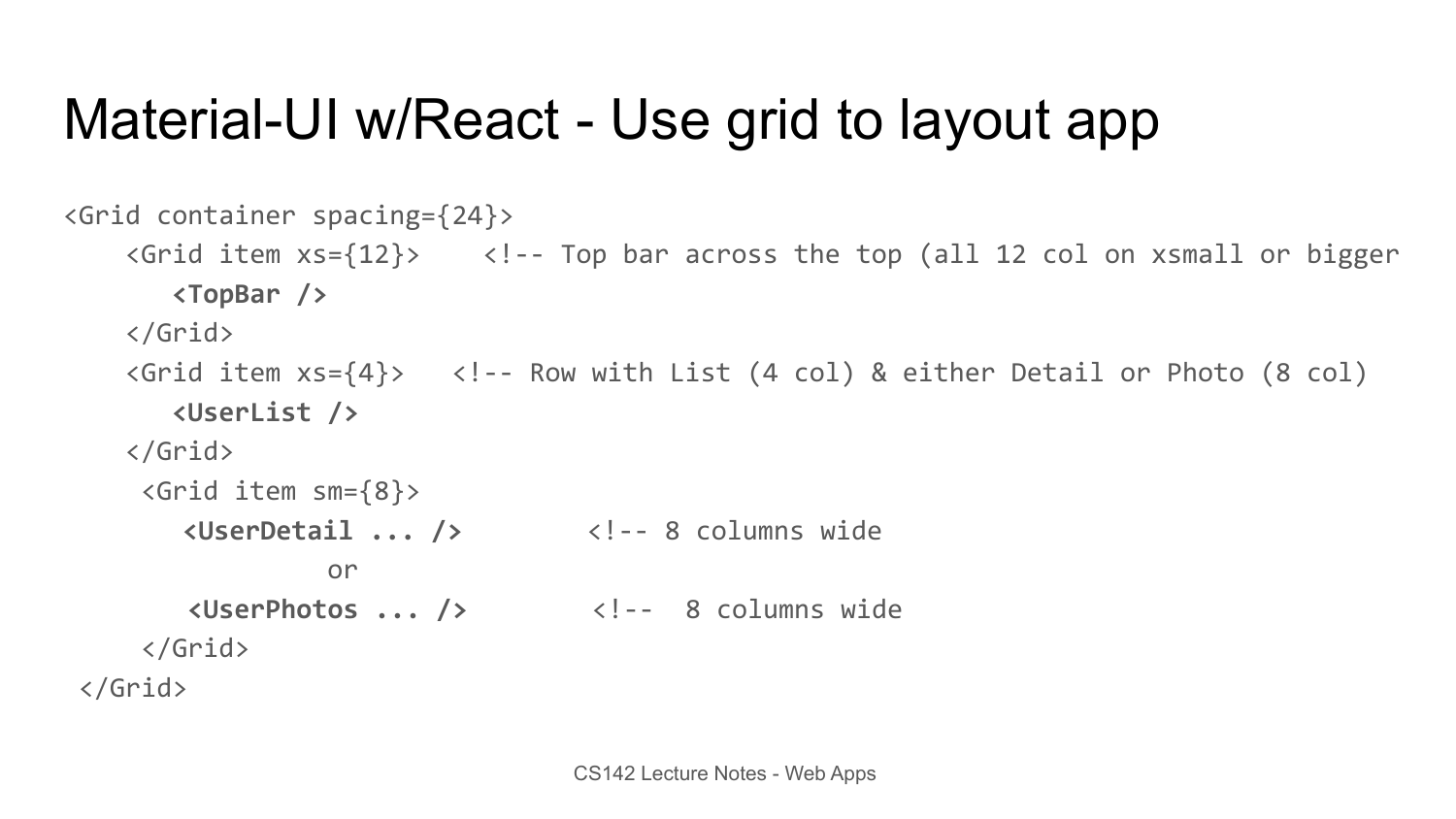| Use grid to layout app<br><grid container="" spacing="{24}"><br/><math>\langle</math>Grid item xs={12}&gt; <math>\langle</math>TopBar <math>/</math>&gt; </grid>                                                   |                                                                                                      |  |
|--------------------------------------------------------------------------------------------------------------------------------------------------------------------------------------------------------------------|------------------------------------------------------------------------------------------------------|--|
| $\langle$ Grid item $xs=\{4\}\rangle$<br><userlist <="" td=""><td><math>\zeta</math> &lt; Grid item <math>xs = \{4\}</math>&gt;<br/><userdetail <userphotos<="" or="" td=""><td></td></userdetail></td></userlist> | $\zeta$ < Grid item $xs = \{4\}$ ><br><userdetail <userphotos<="" or="" td=""><td></td></userdetail> |  |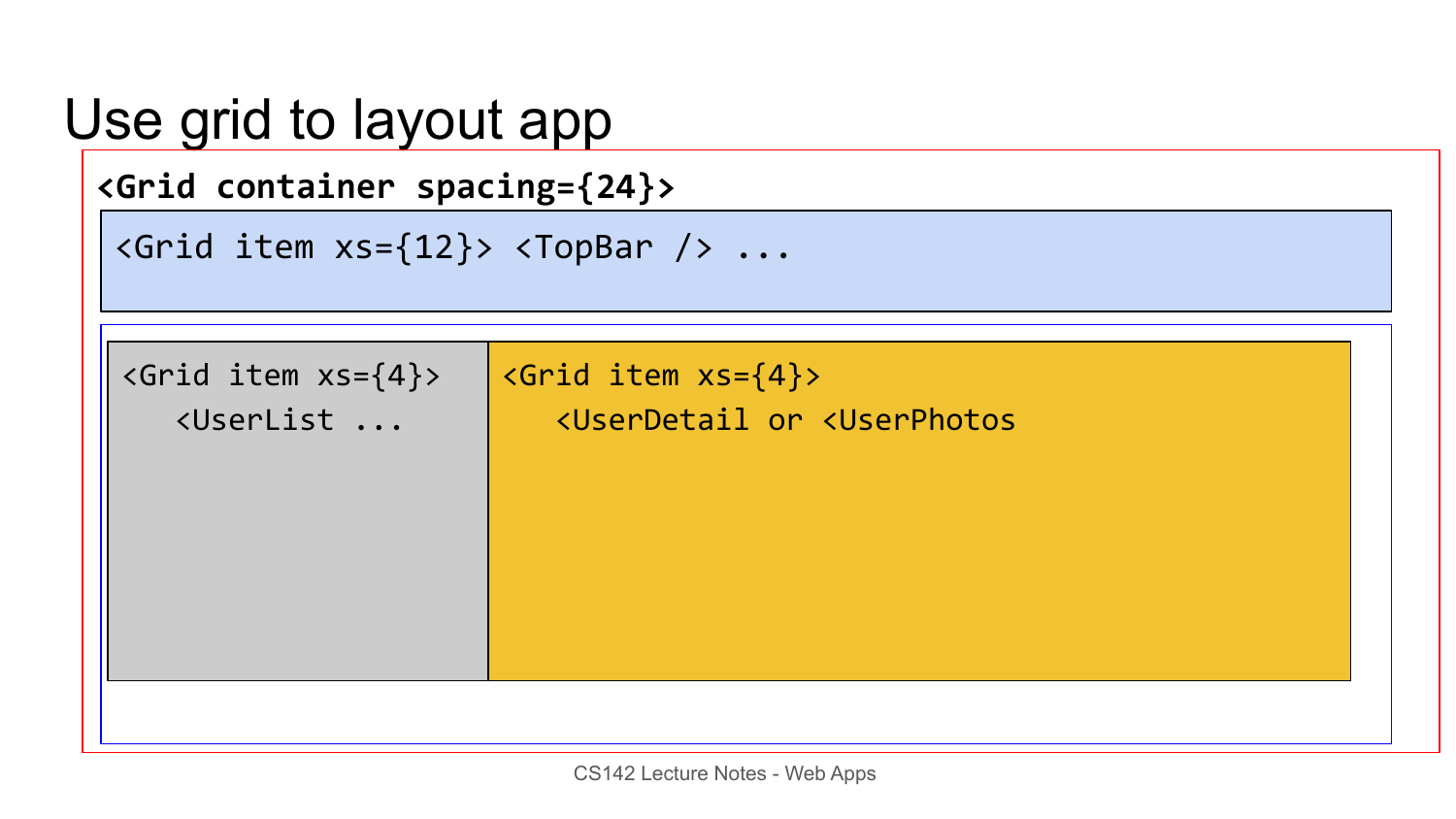## Much useful functionality available for our app

Modals: Menu, Popover, Dialogs, Selects, SnackBars

Navigation: Tabs, Bottom Navigation, Drawers

Context tracking: AppBar, Stepper, Progress

Paper

Autocomplete

**Tooltips** 

**Badges**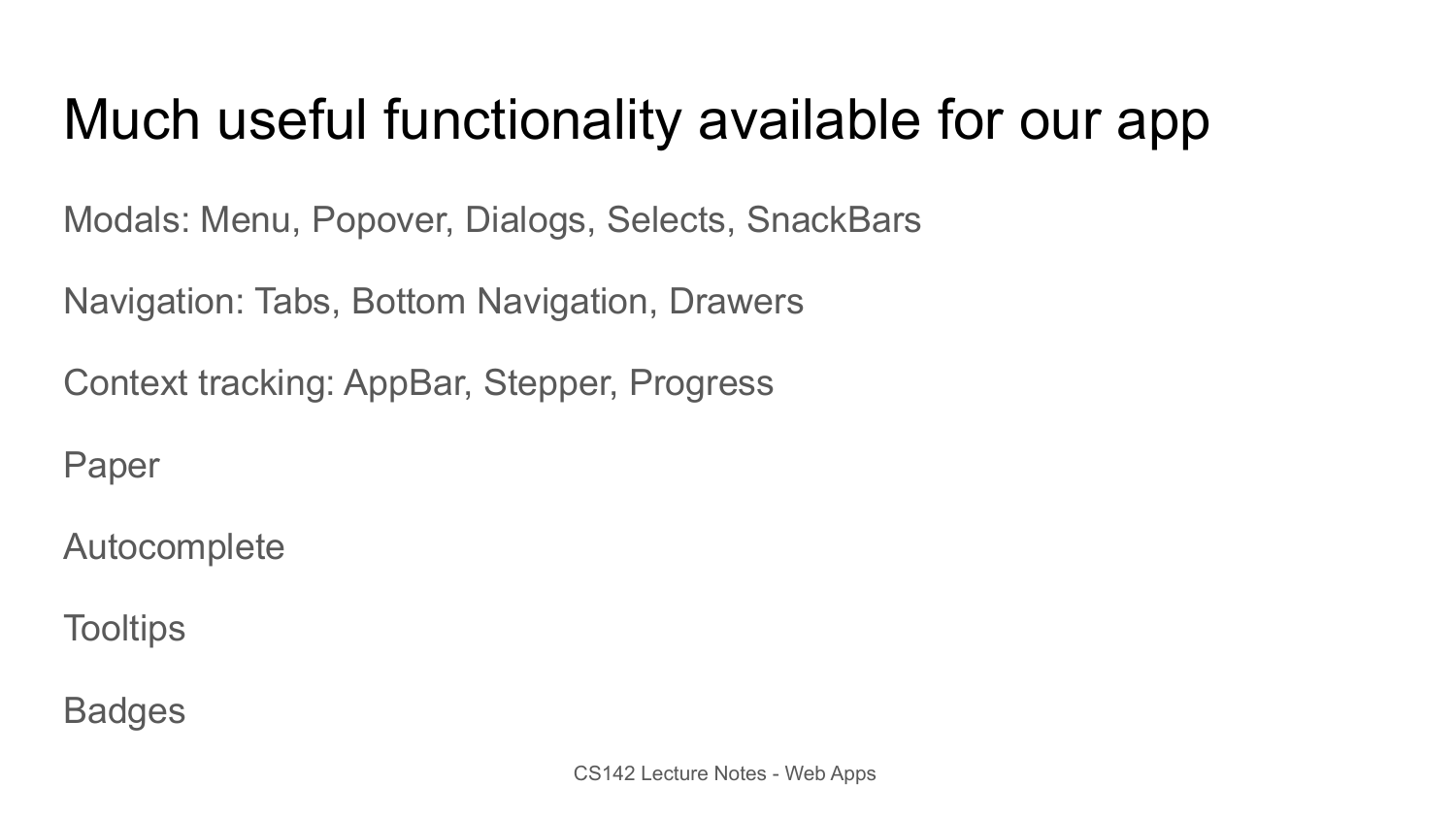# Deep linking support - React Route

To support bookmarking and sharing we can use React Route to load the views

The content div can be the React Route Switch

```
<Switch>
```

```
 <Route path="/users/:userId" component={UserDetail} />
      <Route path="/photos/:userId" component={UserPhotos} />
      <Route path="/users" component={UserList} />
</Switch>
```
The UserList sidebar can just use links to view

```
CS142 Lecture Notes - Web Apps
<Link to="/photos/57231f1a30e4351f4e9f4bd8">
    Photos of User Ellen Ripley 
</Link>
```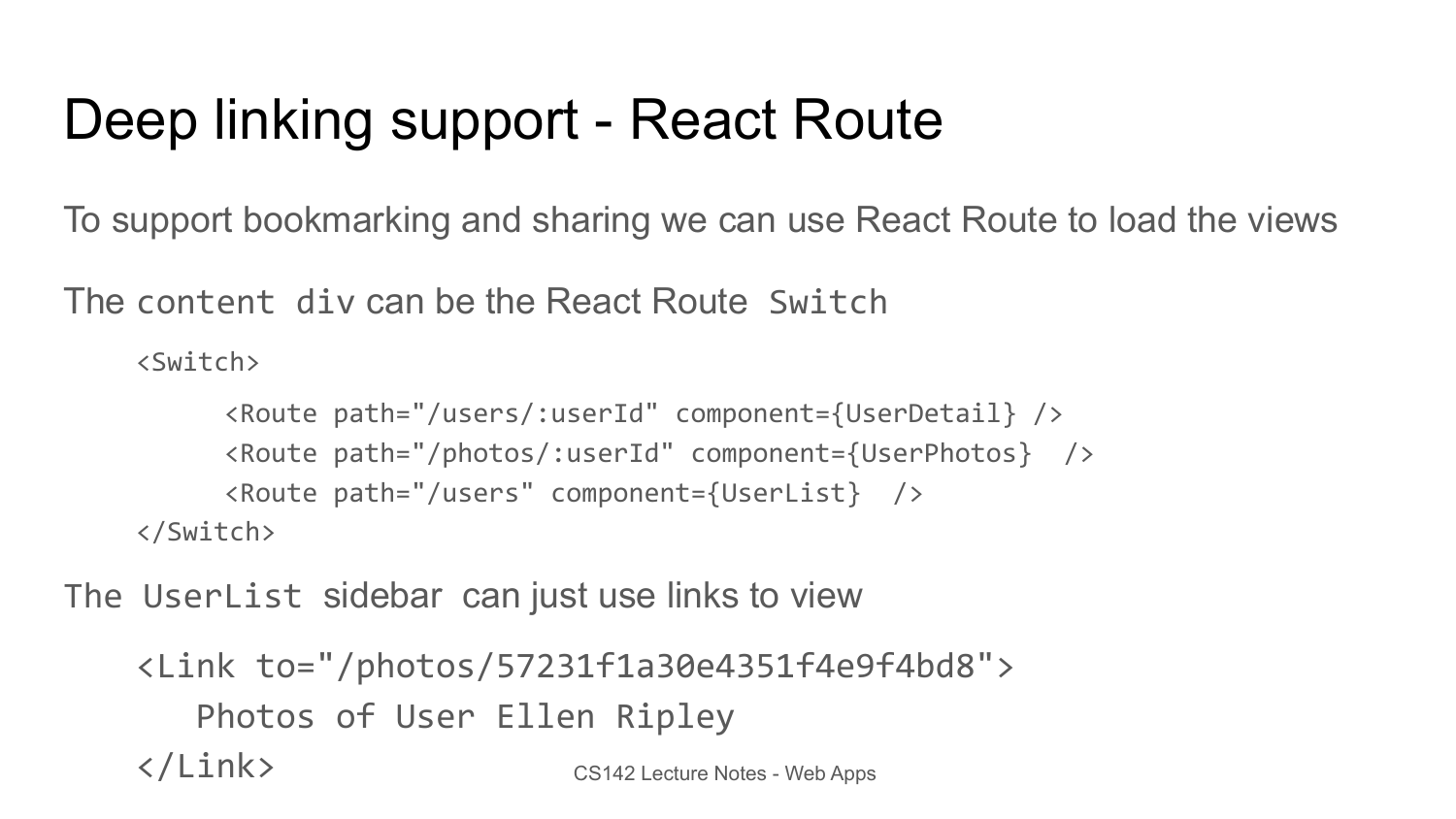# Responsive Design support

• Uses CSS flexbox - Relative sizing handles changes (flex attribute)

Grid … -- Smaller widths will have smaller content area

● Use CSS breakpoints to handle big differences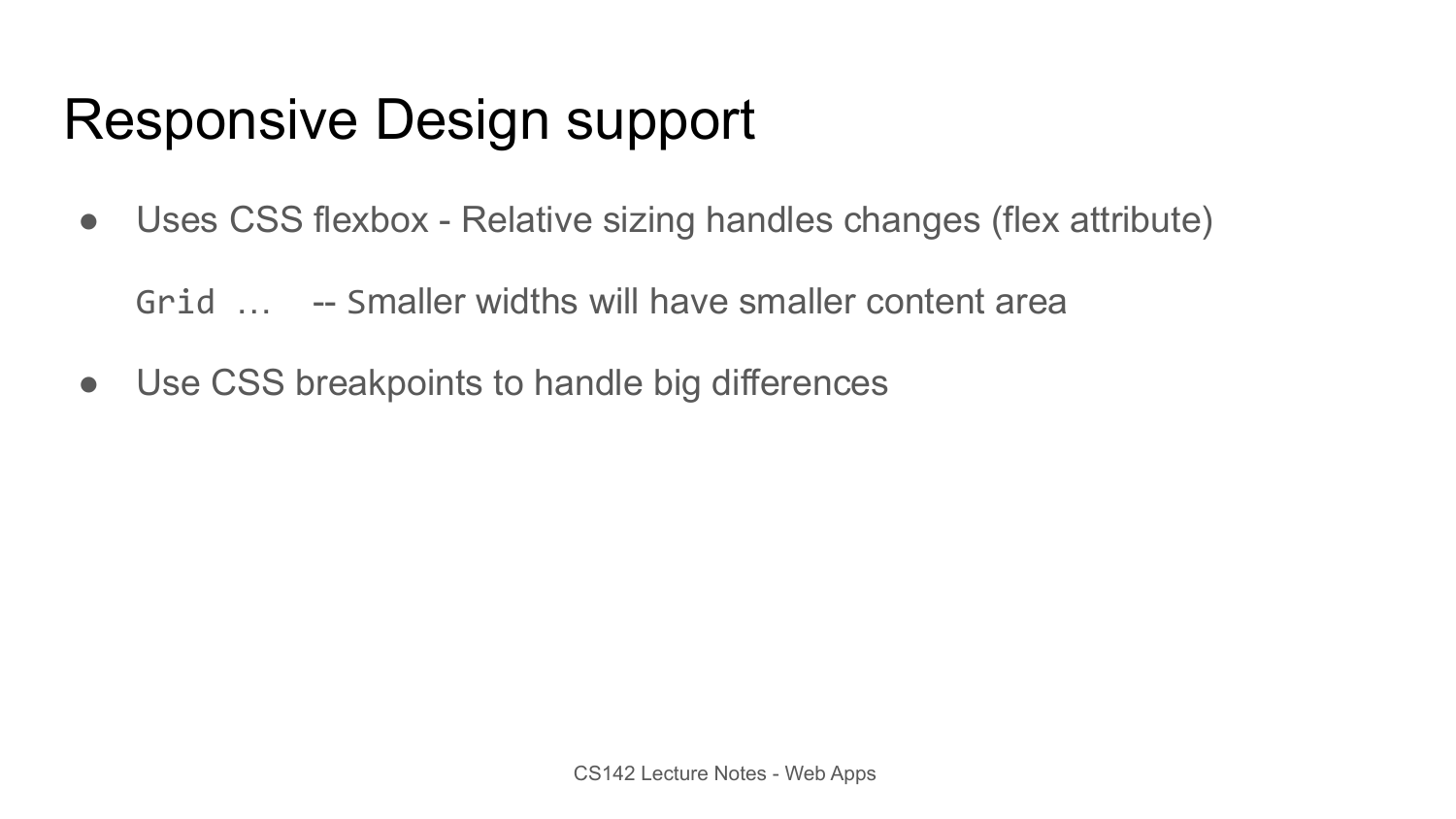#### Material Breakpoint sizes: xs, sm, md, lg, xl

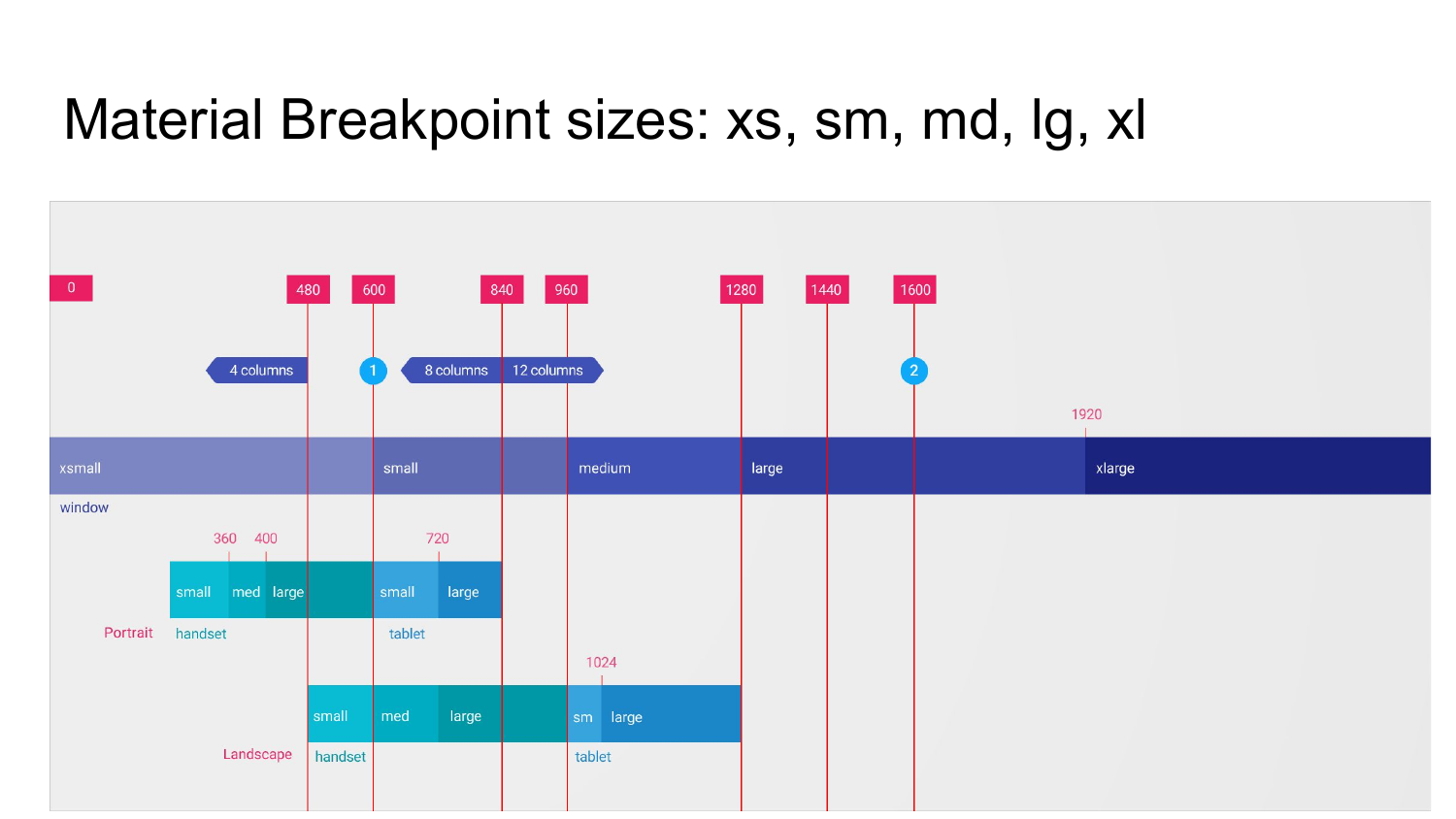# Material UI Breakpoints

Uses a simplified model based on screen width:

- xs, extra-small: 0px or larger
- sm, small: 600px or larger
- md, medium: 960px or larger
- lg, large: 1280px or larger
- xl, extra-large: 1920px or larger

 $\circ$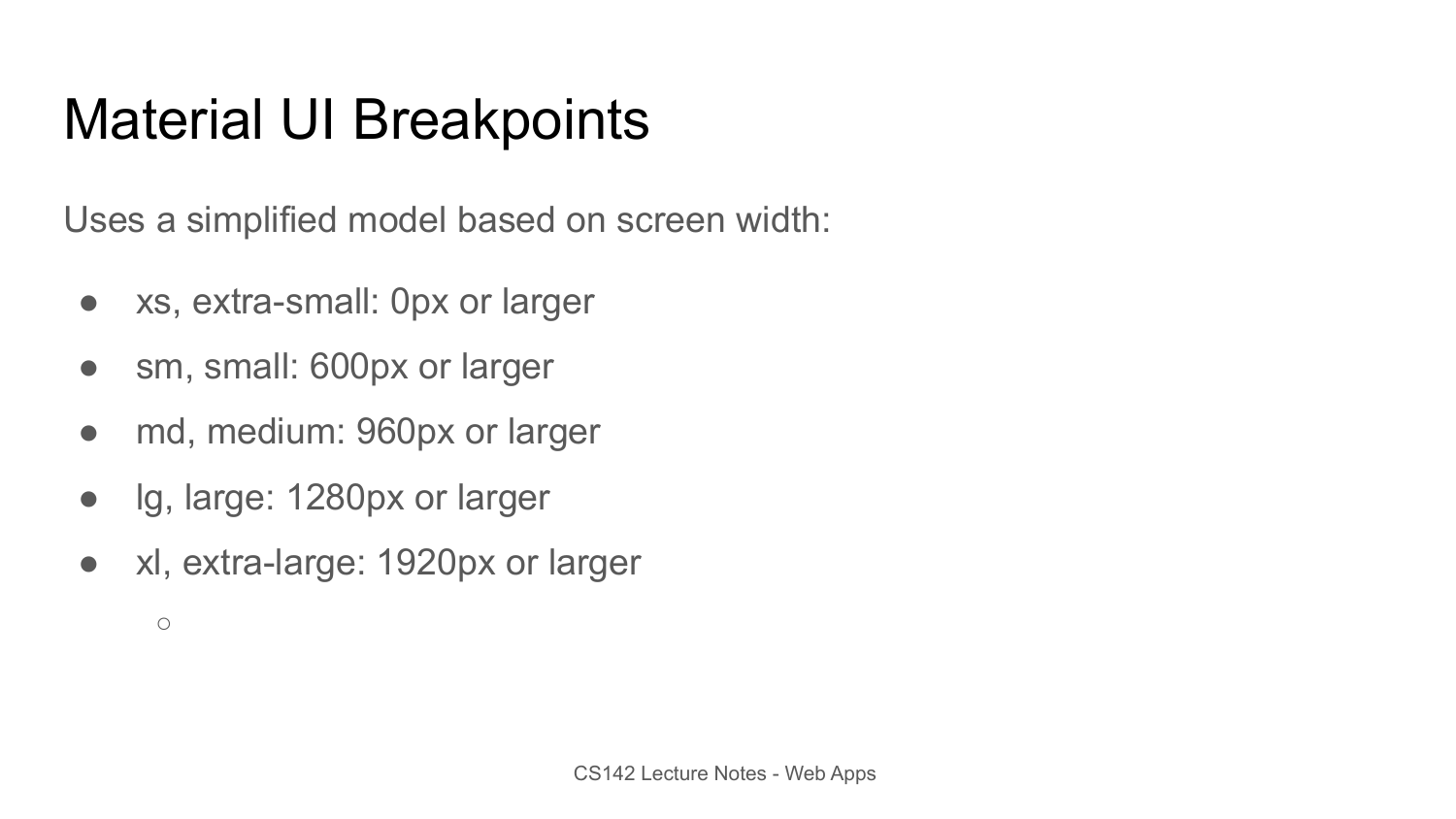# Material UI Responsive Support

- Grid Component Grid takes  $xs/sm/mol/lg/xl=$  columns properties  $\langle$ Grid item  $xs = \{12\}$  md= $\{6\}$  xl= $\{3\}$ > ...
- Hidden Component Conditional rendering (xsUp, 1gDown) <Hidden mdUp>

 <Paper>This is a paper component except on md and bigger display</Paper>  $\langle$ /Hidden $\rangle$ 

• useMediaQuery React interface to @media

```
 const theme = useTheme();
const matches = useMediaQuery(theme.breakpoints.up('md'));
 if (matches) ...
```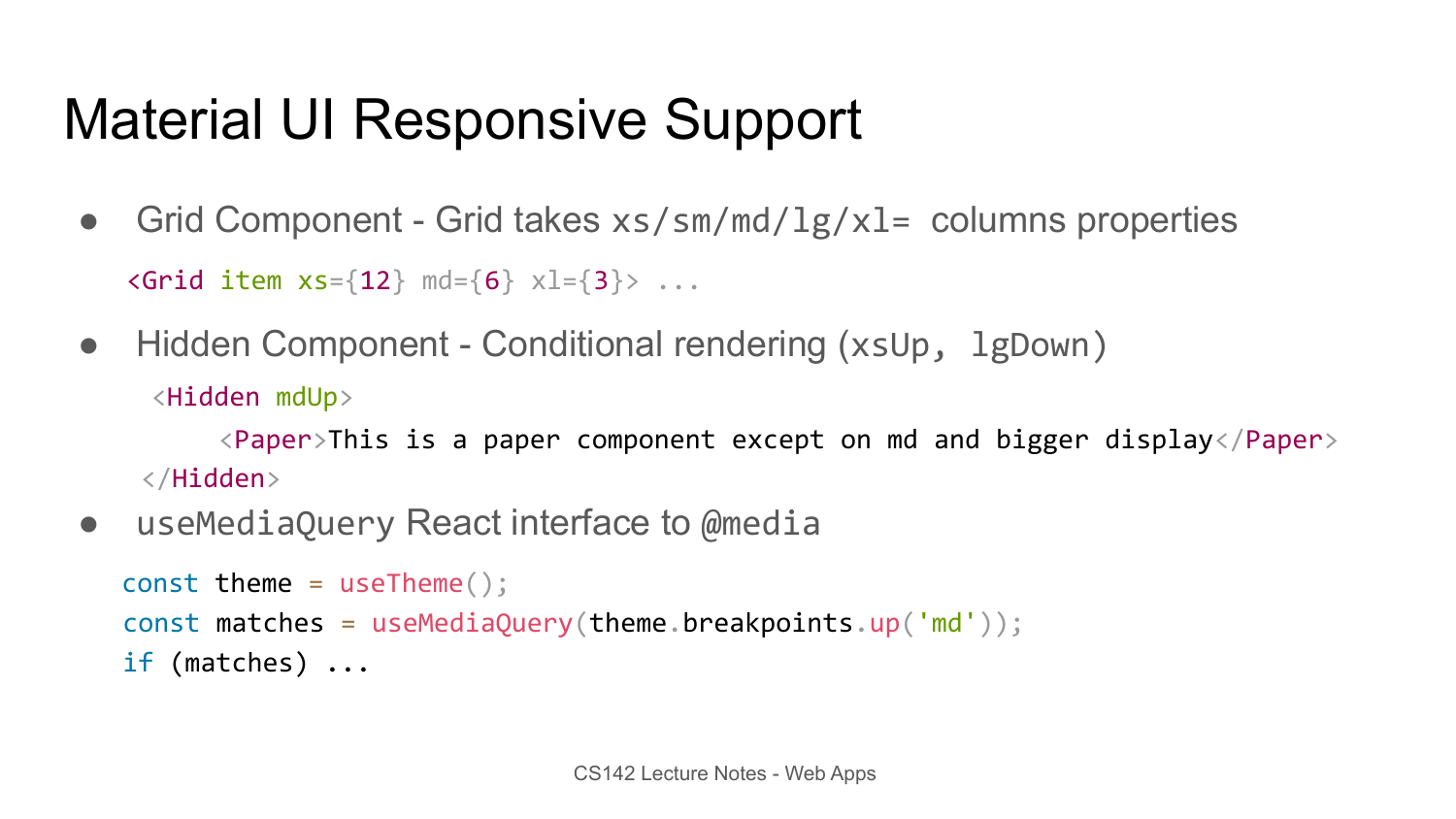## **Accessibility**

- Accessible Rich Internet Applications (ARIA)
- Provide text alternatives for any non-text content
	- Add text descriptions for things that need it <a aria-label="Photo of user {{user.name}}" href=... <img aria-label="{{photo.description}}"
- Provide alternatives for time-based media
	- Transcripts, sub-titles, etc.
- Work zoomed in, avoid quick timeouts, high contrast for foreground/background, work all keyboard and without keyboard, compatibility with assistive technologies, use simple sentences, etc.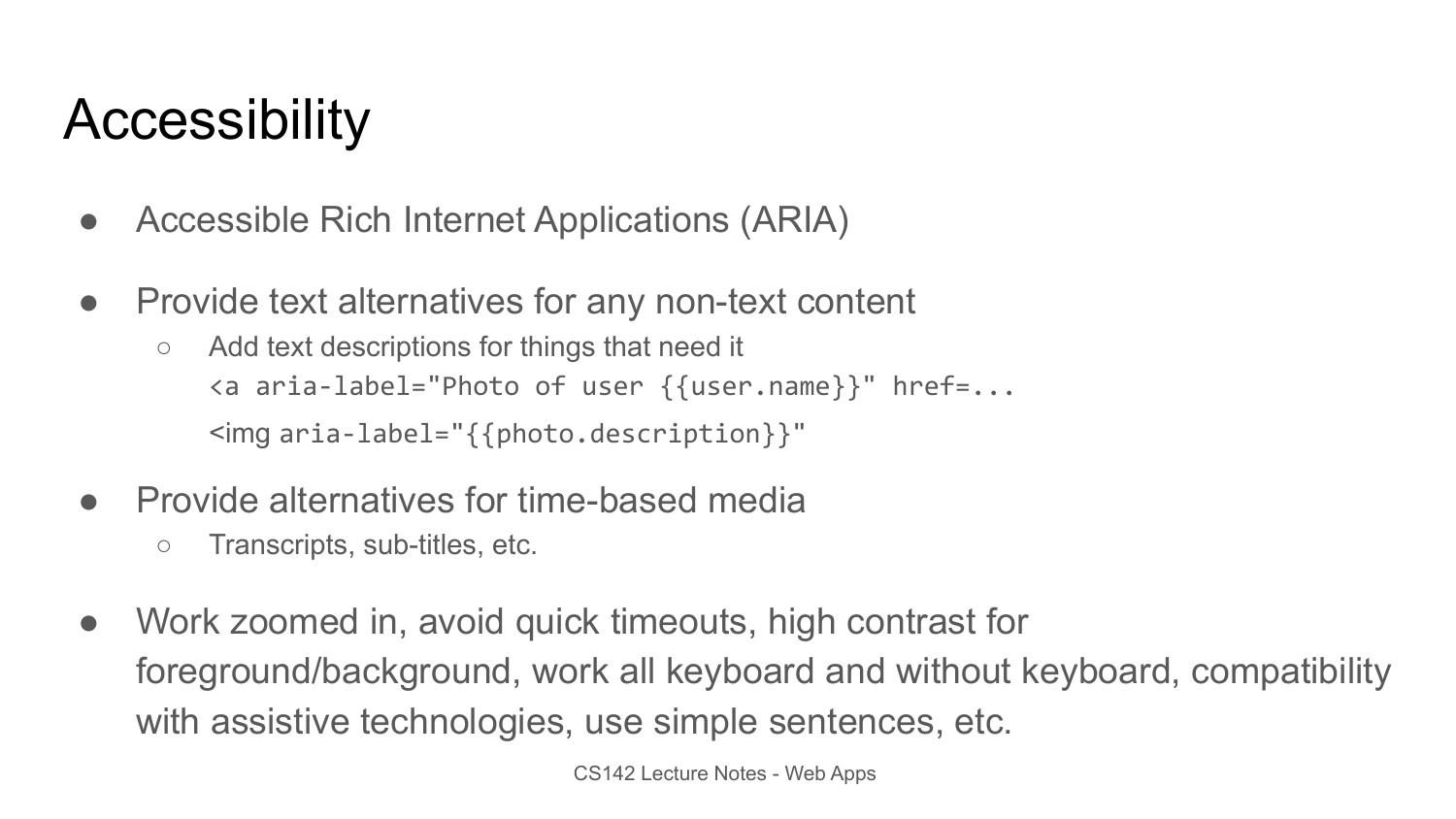# Internationalization (I18N)

- Users want different: text, dates, numbers, currencies, and graphics
- Ultimately need a level of indirection. Consider: <h1>Getting Started</h1>
- Example: react-i18next: Look up translation by key
	- Hello <strong title="this is your name">{name}</strong>, you have {count} unread message(s).
	- <Trans i18nKey="userMessagesUnread" count={count}> Hello <strong title={t('nameTitle')}>{{name}}</strong>, you have {{count}} unread message.

</Trans>

Skip applying to user generated content